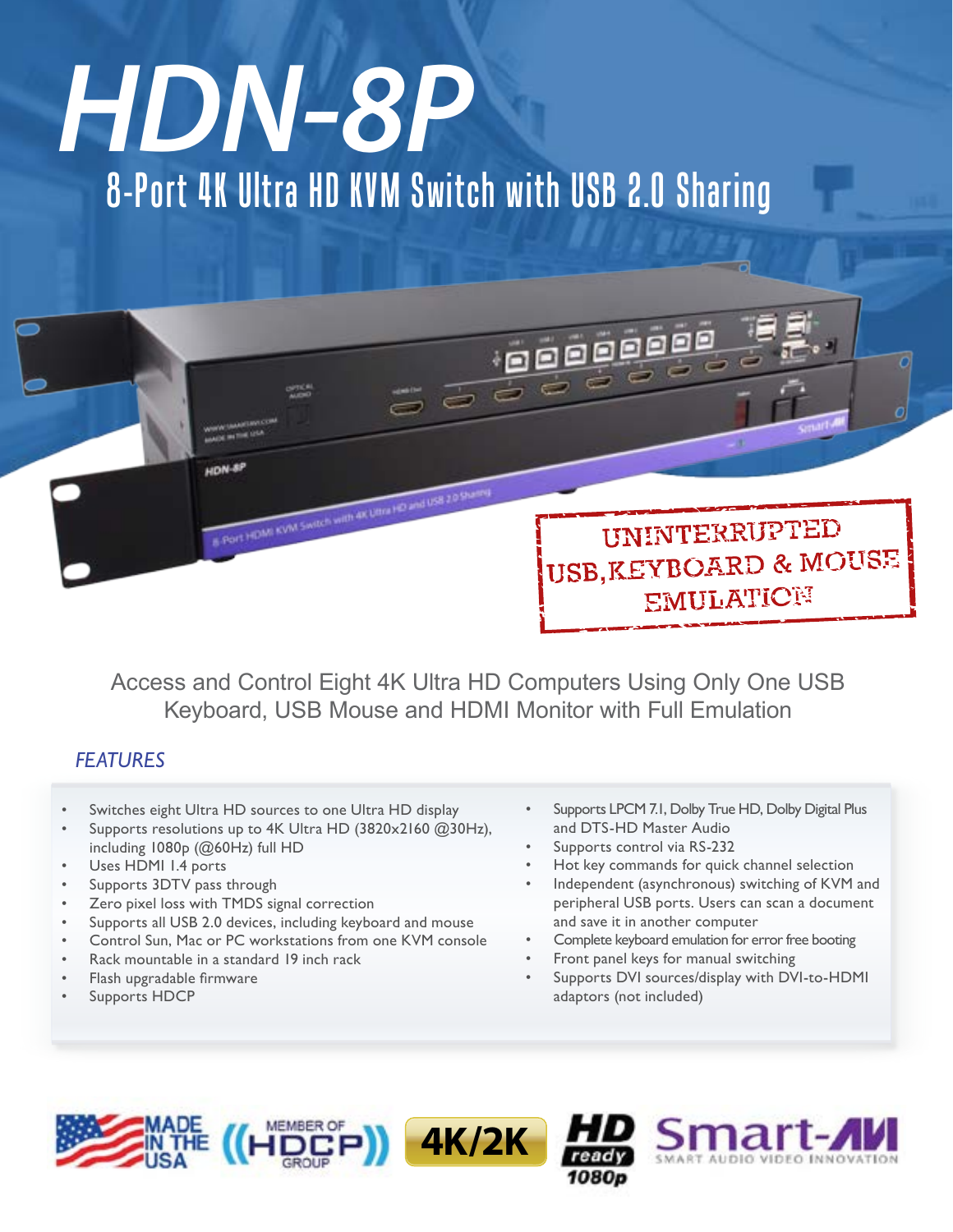## *OVERVIEW*

HDN-8P is a dedicated multi-platform KVM switch capable of managing eight computers through a single HDMI monitor, USB keyboard, USB mouse, and other USB 2.0 devices. This is the first KVM switch on the market that features support for 4K Ultra HD (3840x2160 @30Hz or 4Kx2K @60Hz YUV4:2:0) workstations. The device also features SmartPreview technology, which enables simultaneous picture-in-picture monitoring of the other sources connected to the switch. This helpful technology allows users to keep tabs on the other connected workstations without constantly needing to switch back and forth.

The USB emulation technology utilized by HDN-8P enables immediate hot key source switching through a remote USB keyboard and mouse. HDN-8P is HDMI 1.4 and HDCP compliant, which supports 4K Ultra HD resolutions and 12-bit deep color at 1080p @60Hz. RS-232 control and front panel switching are supported. The switch also transmits digital audio.0

#### SOURCE SWITCHING MADE EASY

The HDN-8P provides a simplified management approach for eight Ultra HD equipped computers with HDMI and USB 2.0 outputs. This dynamic KVM console can be controlled by keyboard hot keys or RS-232 commands, as well as directly through the console's easy-to-read front panel.

#### EDID LEARNING & PROGRAMMING

The HDN-8P features plug-and-play EDID, making the switch easy to implement in virtually any scenario. As soon as a user plugs in a monitor, the switch automatically learns and copies the EDID to all of the ports. The plug-and-play EDID helps make switching hassle free and simple.

#### FULL USB KEYBOARD AND MOUSE EMULATION

The USB keyboard and mouse emulation utilized by HDN-8P provides quick source switching via keyboard hot keys. HDN-8P simulates the presence of a keyboard and mouse for every attached computer through a USB cable. This is essential as it simulates the existence of the keyboard and mouse to all the computers in order to switch without interruptions.

## *REAL-WORLD APPLICATIONS*

The HDN-8P has a broad range of applications, but the main function is to centralize the access of up to four computers that support Ultra HD displays in a single workstation. Not only does it function as a KVM console, but it also supports USB 2.0 functionality. This allows users to access nearly USB device, including those not supported by other KVM switches. The HDN-8P is the ideal solution for medical, industrial, studio and defense applications, where it is not practical or safe to have multiple CPUs in the vicinity of the workstation.

PCs are increasingly equipped with 4K Ultra HD video cards. Managing 4K content isn't just the future of PC and network management, it's the technology of today. With four times the resolution of 1080p, there's nothing on the market that compares to 4K. The HDN-8P is equipped with HDMI ports that can handle 4K Ultra HD video content, as well as 1080p and 3D video. No matter what kind of HD content a user needs to manage at their workstation, the HDN-8P can handle it.

- **Server Collocation**
- Digital Signage
- **Education**
- **Airports**
- Dealer Rooms
- Control Rooms
- Audio/Visual Presentations
- **Shopping Centers**
- Hotels/Resorts
- **KVM Switches**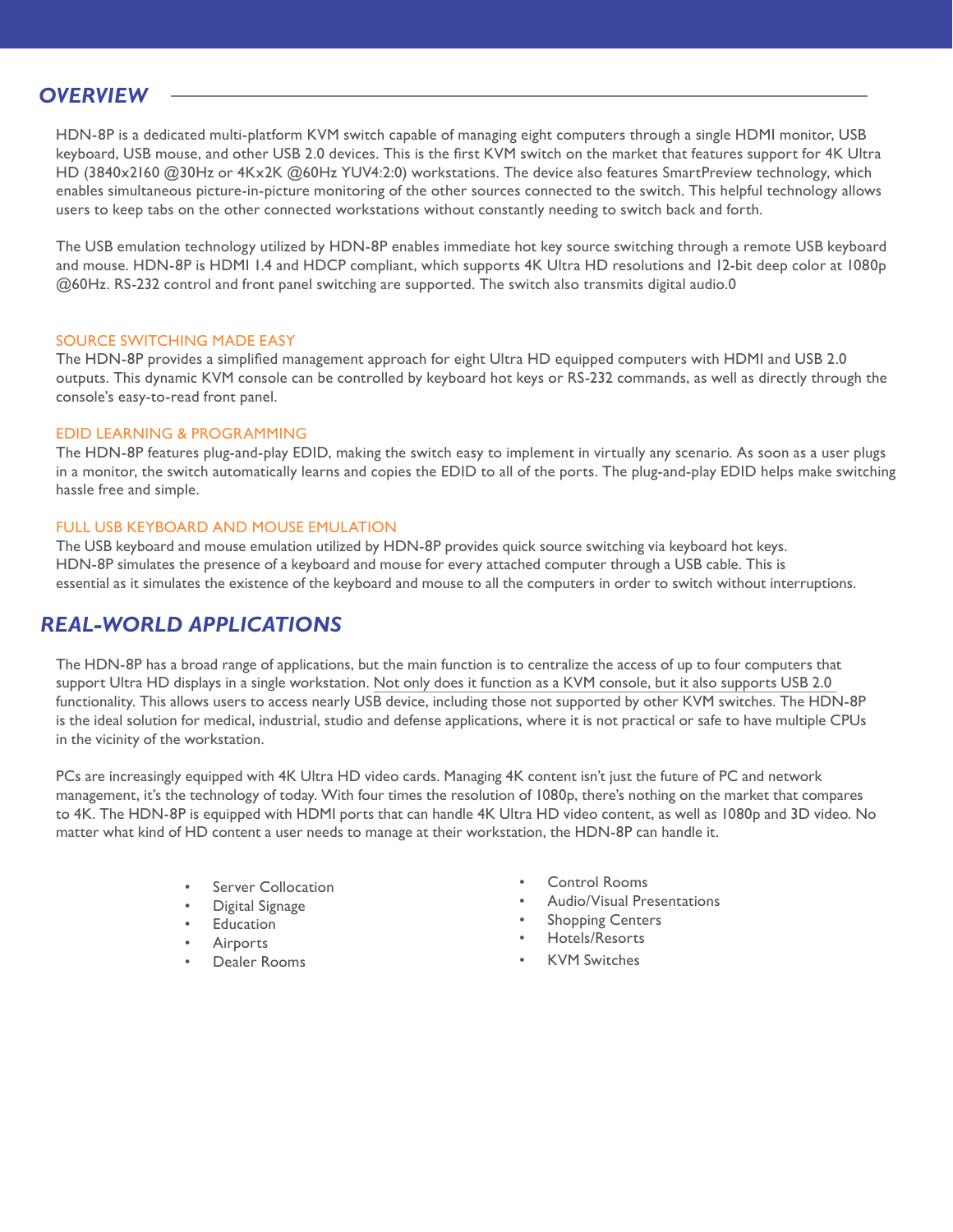## *DIAGRAM*



### *FLEXIBLE CONTROL*

RS-232: Any external device or program supporting RS-232 can control the HDN-8P. The HDN-8P uses a very simple protocol that enables easy integration with other devices.

USB/KEYBOARD: Hot keys enable the user to switch and control all the different functions of the KVM system.

# *FLEXIBLE SHARING*

INDEPENDENT SIMULTANEOUS DEVICE SELECTION: Flexibility is key with the HDN-8P. It enables the use of a USB keyboard and mouse of one computer while other USB peripherals such as scanners and printers are connected to other computer sources. HDN-8P maintains the ability to switch all connected devices to any one of the computer sources as with any other KVM switches.